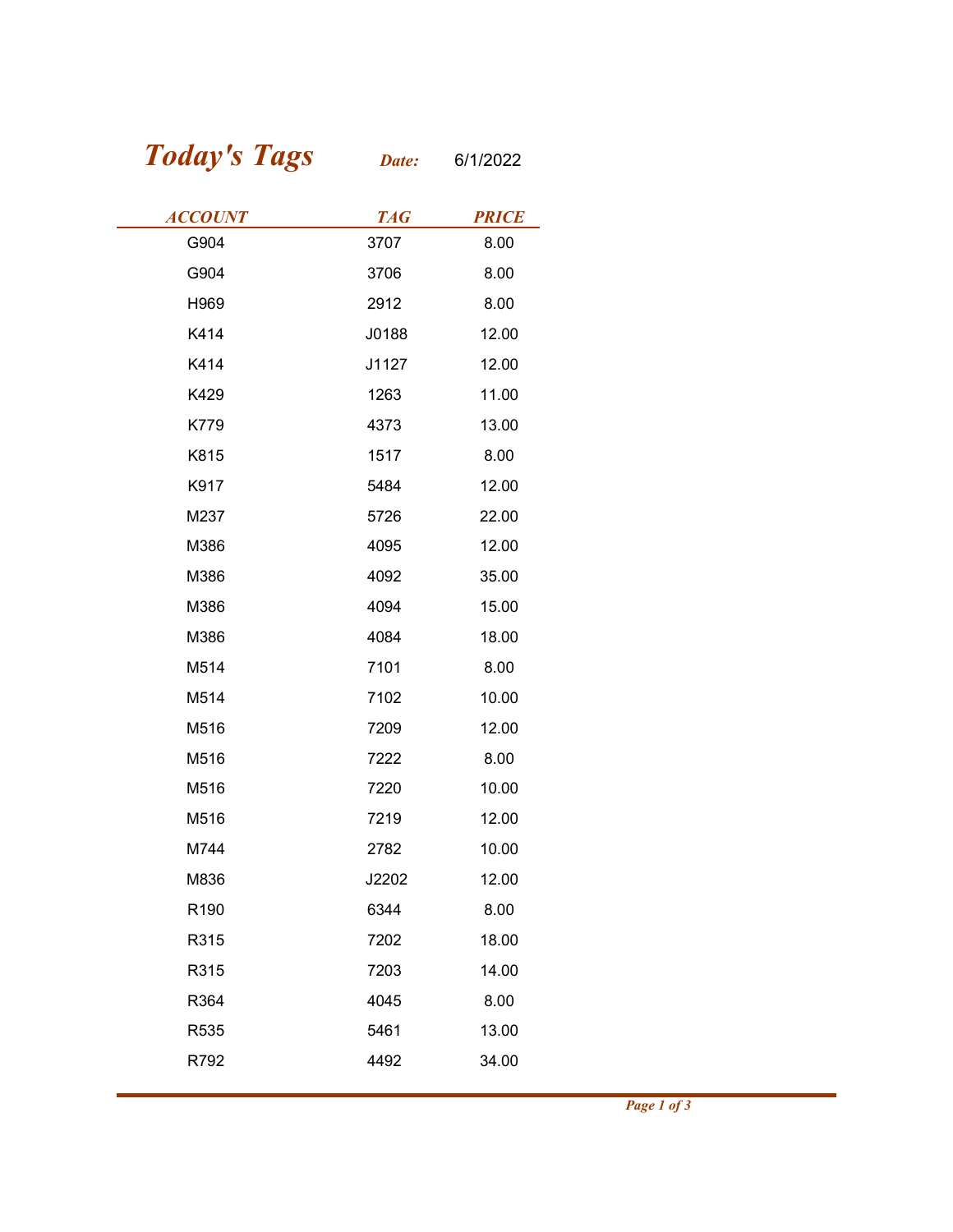| <b>ACCOUNT</b><br>R792 | <b>TAG</b><br>6220 | <b>PRICE</b><br>16.00 |
|------------------------|--------------------|-----------------------|
| R792                   | 4453               | 8.00                  |
| R792                   | 4435               | 18.00                 |
| R792                   | 6215               | 12.00                 |
| R792                   | 4577               | 8.00                  |
| R792                   | 4416               | 9.00                  |
| R792                   | 6223               | 12.00                 |
| R792                   | 4480               | 12.00                 |
| R792                   | 6236               | 8.00                  |
| R792                   | 4111               | 75.00                 |
| R950                   | 3738               | 18.00                 |
| T068                   | J1185              | 22.00                 |
| T068                   | J1183              | 32.00                 |
| T068                   | 4077               | 18.00                 |
| T068                   | J1020              | 38.00                 |
| T108                   | 3697               | 18.00                 |
| T237                   | J5873              | 18.00                 |
| T311                   | 5769               | 8.00                  |
| T311                   | 7950               | 20.00                 |
| T311                   | 4946               | 9.00                  |
| T453                   | 3710               | 10.00                 |
| T485                   | J1143              | 18.00                 |
| T485                   | J1144              | 15.00                 |
| T485                   | J1145              | 15.00                 |
| T583                   | J2241              | 50.00                 |
| T608                   | 6329               | 8.00                  |
| T608                   | 6330               | 8.00                  |
| T628                   | 6394               | 10.00                 |
| T639                   | 0220               | 8.00                  |
| T643                   | 3794               | 12.00                 |